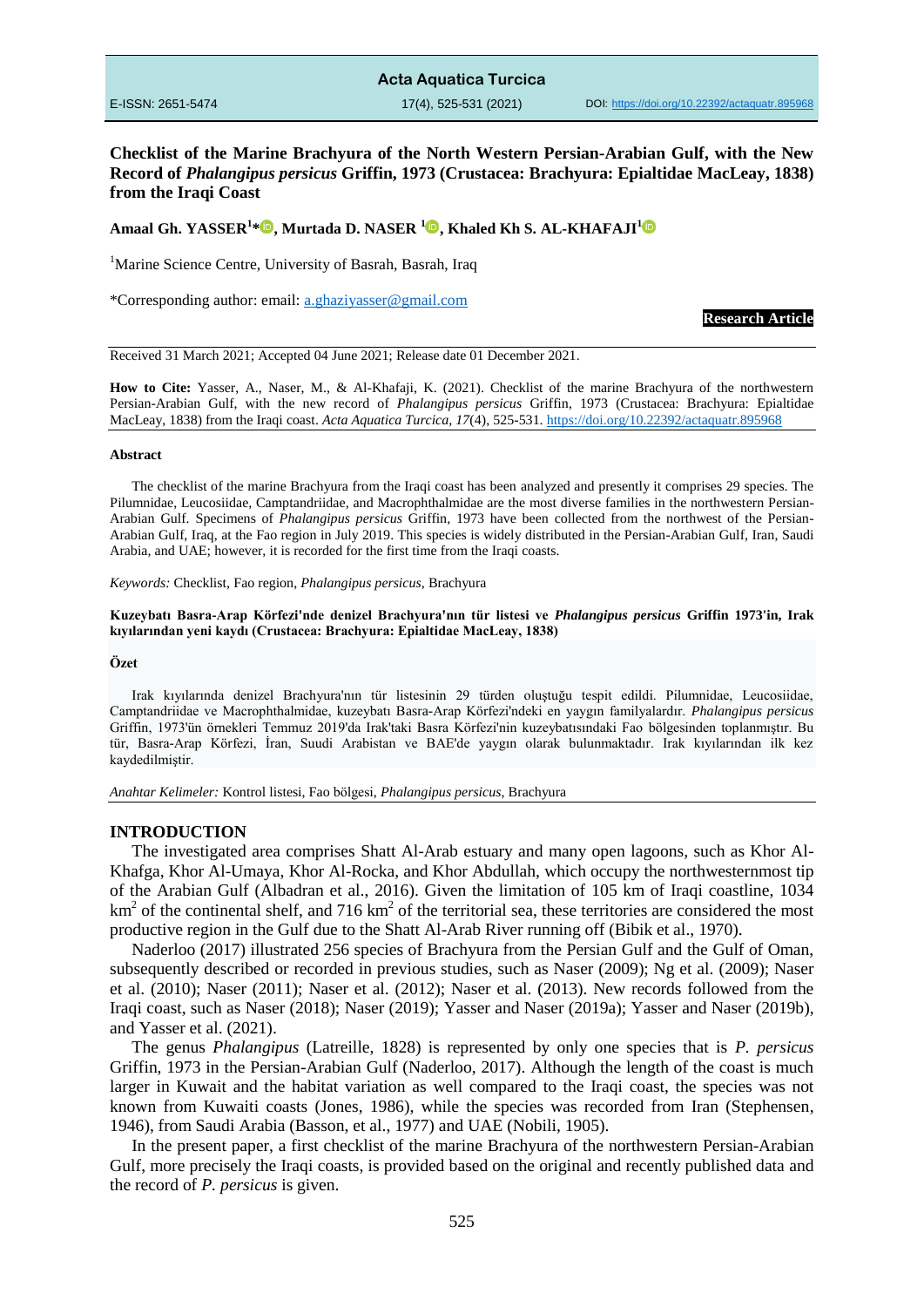# **MATERIALS AND METHODS**

To prepare the comprehensive checklist of the known brachyuran specimens from Iraqi coasts the search in the Web of Science and Google Scholar sites were performed with the keywords \*Brachyura, \*Iraq, \*Persian Gulf. A search in the Marine Science Centre (MSC) in Basrah, Iraq, was also carried out and the Library of the Basrah University, Iraq, was consulted.

Two specimens of *Phalangipus persicus* were collected from the northwestern Persian-Arabian Gulf, Fao region (Fig. 1) in July 2019. The specimens were cleaned, as they were covered with silt mud, photographed, preserved in 70% alcohol, and deposited in the Marine Science Centre (MSC), University of Basrah, Iraq. Sizes were recorded in millimetres (mm). Classification of the species was adopted from Naderloo (2017) and Griffin (1973). The following abbreviations were used: CW: carapace width; CL: carapace length.



**Figure 1.** Sampling site (red dot)

# **RESULTS AND DISCUSSION**

The first checklist of the brachyuran marine crabs of the Persian-Arabian Gulf, with particular attention to the Iraqi coast, is given in Table 1, where 29 valid species belonging to 14 families are listed. The most diverse family is Pilumnidae which is composed of 4 genera and 5 species (18%), followed by Leucosiidae (4 genera; 4 species 14%), and Camptandriidae (4 genera; 4 species 14%), Macrophthalmidae (3 genera; 3 species 11%). With 2 genera and 2 species (7%) the following families: Epialtidae, Varunidae, and Sesarmidae are present (Table 1).

The investigated area, the 105 km of Iraqi coast, seems to have a consistent Brachyuran fauna, even if the preliminary purpose of this paper, corroborating the fact that this territory is considered a productive region in the Gulf.

However, there are still limitations or insufficient samplings of Brachyura from the Arabian side of the Persian-Arabian Gulf, including many parts of UAE, Qatar, and Bahrain (Al-Kandari et al., 2020). A quite exhaustive sampling has been taken on the Iranian side of the Persian-Arabian Gulf and Gulf of Oman, which is particularly rich in decapod fauna (Naderloo, 2017).

*Phalangipus persicus* Griffin, 1973 (Fig. 2)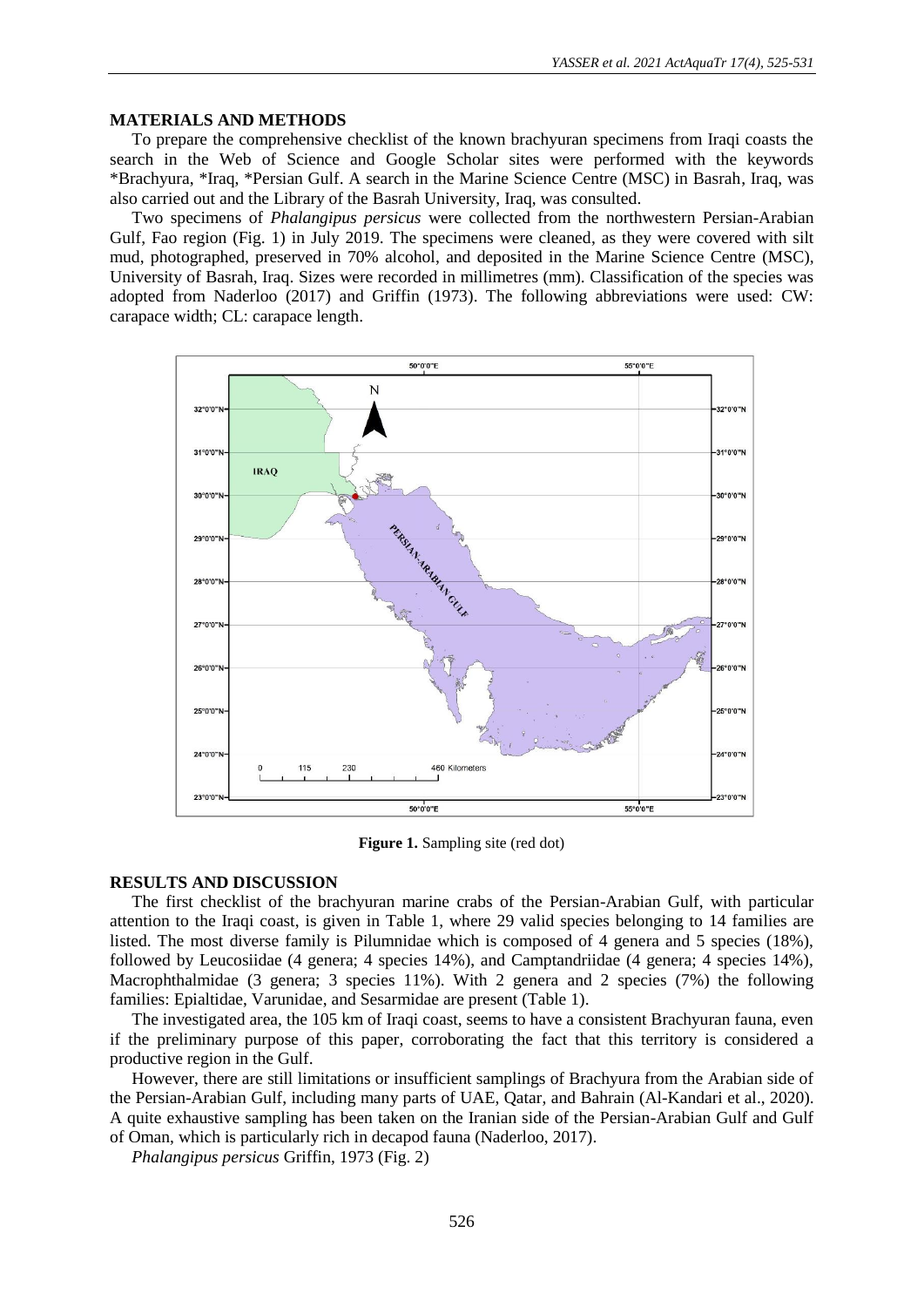Examined material: 2 females (CL = 20.22 mm, CW = 16.50 mm, CL = 18.30 mm, CW = 14.90 mm) (MSC 98).

Description - Carapace broad pyriform; rostrum very short, usually longer than broad. Carapace with blunt spines. Branchial region has 4 small tubercles. Posterolateral region with 1-3 small spines or tubercles, while epibranchial region smooth. The rostrum is markedly short. Supraorbital hiatus with an intercalated spine. First walking legs longer than others, meri of all legs with a strong spine anteriorly on distal margin (Fig. 2). The abdomen of females with seven free moving somites.

Along the Iraqi coast, *P. persicus* lives subtidal up to 32 m on sandy and muddy substrates. The species is widely distributed in north western Indian Ocean, Red Sea, Gulf of Aden, and Persian-Arabian Gulf. Although the species was recorded from Iran as *P. longipes* (Stephensen 1946), from Saudi Arabia as *P. longipes* (Basson et al., 1977) and from UAE as *P. arachnoides* (Nobili, 1905), it is the first record from the Iraqi coast. Griffin (1973: 188-190) described the species from the Iranian Gulf, 10-49 m depth.



**Figure 2.** *Phalangipus persicus* Griffin, 1973. Female, CL = 20.22 mm,  $CW = 16.50$  mm (MSC 98).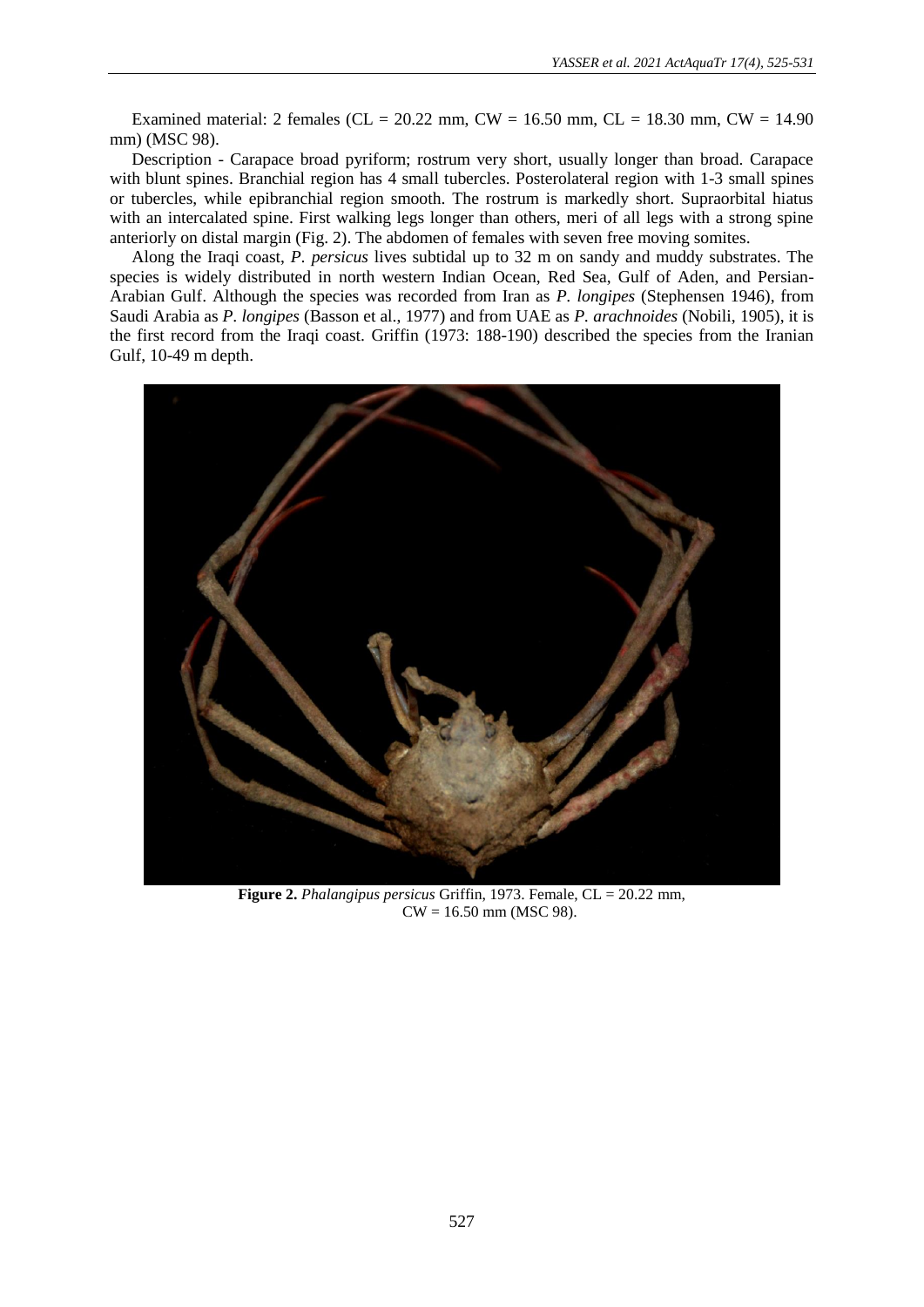| Family          | <b>Species</b>                                        | Locality                                                                                      | <b>References</b>         |
|-----------------|-------------------------------------------------------|-----------------------------------------------------------------------------------------------|---------------------------|
| Dorippidae      | Dorippe quadridens (Fabricius,<br>1793)               | North west of the<br>Persian-Arabian<br>Gulf, Fao region,<br>Iraq                             | Yasser and Naser, 2019b   |
| Matutidae       | Matuta planipes (Fabricius, 1798)                     | North west of the<br>Persian-Arabian<br>Gulf, Fao region,<br>Iraq                             | Al-Khafaji et al., 2017e  |
| Leucosiidae     | Arcania erinacea (Fabricius, 1787)                    | North west of<br>the Persian-<br>Arabian Gulf,<br>Fao region, Iraq                            | Yasser and Naser 2019a    |
|                 | Ixa holthuisi (Tirmizi, 1970)                         | North west of<br>the Persian-<br>Arabian Gulf.<br>Fao region, Iraq                            | Yasser and Naser 2019a    |
|                 | Seulocia anahita (Galil, 2005)                        | North west of<br>the Persian-<br>Arabian Gulf,<br>Fao region, Iraq                            | Yasser and Naser 2019a    |
|                 | Hiplyra sagitta (Galil, 2009)                         | Rass Al-Beshaa<br>area from the<br>lower reaches of<br>the Shatt Al-Arab<br>in Fao city, Iraq | Al-Khafaji et al., 2017a  |
| Hymenosomatidae | Neorhynchoplax kempi (Chopra &<br>Das, 1930)          | Shatt Al-Arab,<br>Basra, Iraq                                                                 | Chopra and Das, 1930      |
| Pilumnidae      | Eurycarcinus integrifrons (de Man,<br>1879)           | North west of<br>the Persian-<br>Arabian Gulf,<br>Fao region, Iraq                            | Naser, 2018               |
|                 | Eurycarcinus orientalis (A. Milne<br>Edwards, 1867)   | North west of<br>the Persian-<br>Arabian Gulf,<br>Fao region, Iraq                            | Naser, 2019               |
|                 | Pilumnus savignyi (Heller, 1861)                      | North west of<br>the Persian-<br>Arabian Gulf,<br>Fao region, Iraq                            | Yasser et al., 2020       |
|                 | Halimede tyche (Herbst, 1801)                         | Khor Abudallah<br>south Fao city,<br>Iraq                                                     | Al-Khafaji et al., 2017d  |
|                 | Pilumnopeus convexus (Maccagno,<br>1936)              | Khor Al-Zubair,<br>Basra, Iraq                                                                | Al-Khafaji, et al., 2017f |
| Epialtidae      | Hyastenus hilgendorfi (de Man,<br>1887)               | Rass Al-Beshaa<br>area from the<br>lower reaches of<br>the Shatt Al-Arab<br>in Fao city, Iraq | Al-Khafaji, et al., 2017b |
|                 | <i>Phalangipus persicus</i> (Griffin,<br>1973)<br>528 | North west of<br>the Persian-<br>Arabian Gulf,<br>Fao region, Iraq                            | <b>Present study</b>      |

 **Table 1.** Families and species list of marine Brachyura of the northwestern Persian-Arabian Gulf, Iraqi coast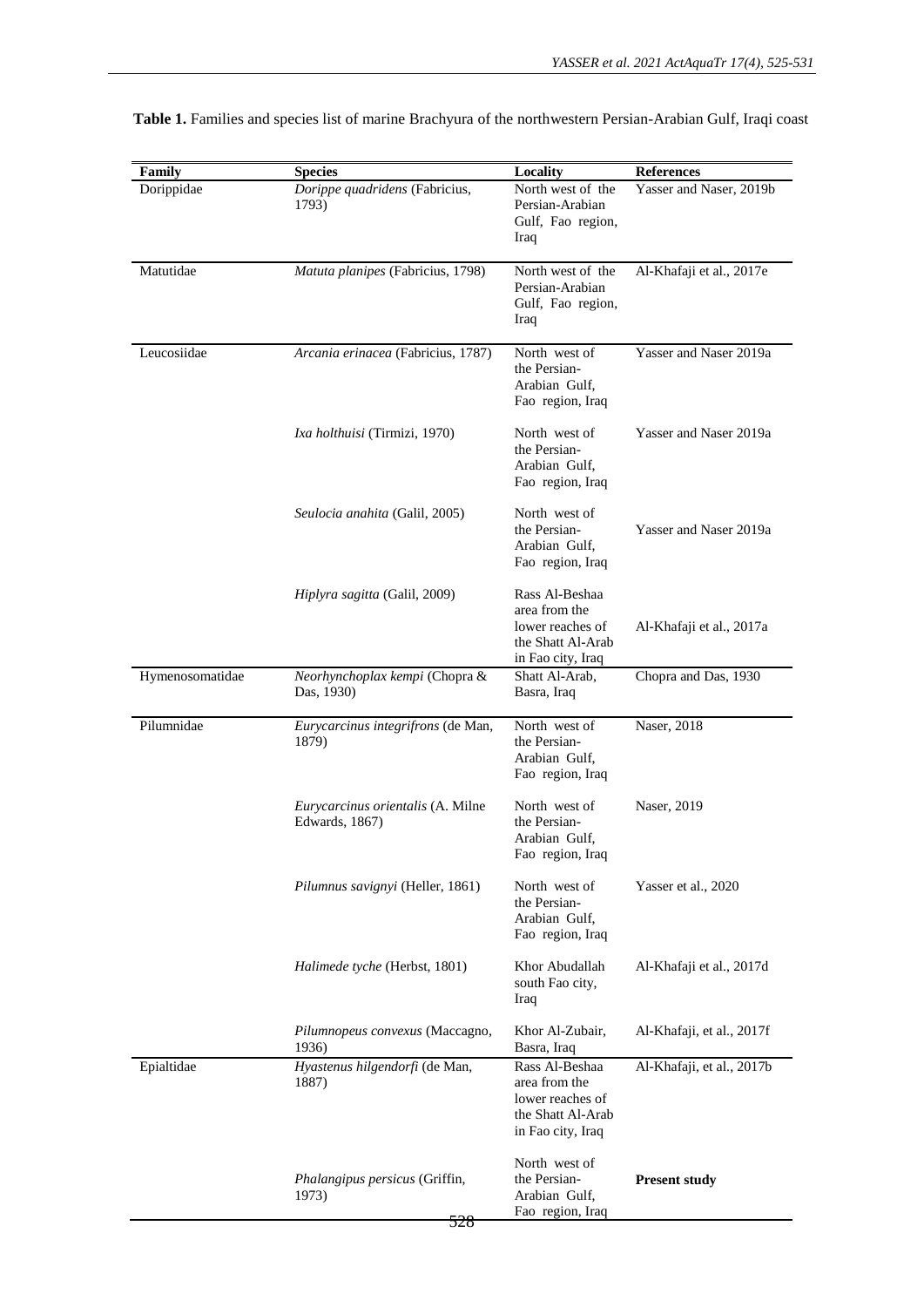| Xanthidae        | Atergatis laevigatus (A. Milne-<br>Edwards, 1865)            | Fao region, Basra,<br>Iraq           | Al-Khafaji, et al., 2017c<br>quoted as Atergatis roseus<br>-Heller 1861- |
|------------------|--------------------------------------------------------------|--------------------------------------|--------------------------------------------------------------------------|
| Portunidae       | Portunus (Portunus) segnis<br>(Forskål, 1775)                | Fao region, Basra,<br>Iraq           | unpublished record                                                       |
| Varunidae        | Eriocheir hepuensis (Dai, 1991)                              | Shatt Al-Basra<br>Canal, Basra, Iraq | Naser et al. 2012                                                        |
|                  | Metaplax indica (H. Milne<br>Edwards, 1852)                  | Fao region, Basra,<br>Iraq           | Al Maliky et al., 2016                                                   |
| Camptandriidae   | Leptochryseus kuwaitensis (Jones<br>and Clayton, 1983)       | Fao region, Basra,<br>Iraq           | Ng et al., 2009                                                          |
|                  | Manningis arabicum (Jones and<br>Clayton, 1983)              | Shatt Al-Basrah,<br>Basra, Iraq      | Ng et al., 2009                                                          |
|                  | Nasima dotilliformis (Alcock, 1900)                          | Fao region, Basra,<br>Iraq           | Ng et al., 2009                                                          |
|                  | Opusia indica (Alcock, 1900)                                 | Fao region, Basra,<br>Iraq           | Ng et al., 2009                                                          |
| Macrophthalmidae | Ilyograpsus rhizophorae (Barnard,<br>1955)                   | Khor Al-Zubair,<br>Basra, Iraq       | Yasser et al., 2020                                                      |
|                  | Venitus dentipes (Lucas, 1836)                               | Fao region, Basra,<br>Iraq           | Yasser et al., 2013                                                      |
|                  | Macrophthalmus (Mareotis) laevis<br>(A. Milne-Edwards, 1867) | Fao region, Basra,<br>Iraq           | Yasser et al., 2013                                                      |
| Sesarmidae       | Nanosesarma sarii (Naderloo &<br>Türkay, 2009)               | Khor Al-Zubair,<br>Basra, Iraq       | Naser et al., 2013                                                       |
|                  | Parasesarma persicum (Naderloo<br>& Schubart, 2010)          | Khor Al-Zubair,<br>Basra, Iraq       | Naser, 2011                                                              |
| Ocypodidae       | Austruca sindensis (Alcock, 1900)                            | Khor Al-Zubair,<br>Basra, Iraq       | Naser et al., 2010                                                       |
| Dotillidae       | Ilyoplax stevensi (Kemp, 1919)                               | Shatt Al-Basrah,<br>Basra, Iraq      | Yasser et al., 2021                                                      |

## **CONFLICTS of INTEREST**

There are no conflicts of interest between the Authors.

### **ACKNOWLEDGEMENT**

We would like to thank the anonymous reviewers for their valuable comments and suggestions to improve the quality of the paper.

#### **REFERENCES**

- Al Maliky, T. H. Y., Naser, M. D., Yasser, A. Gh., Ghazi, A.H. (2016). New record of the grapsoid crab *Metaplax indica* H. Milne-Edwards, 1852 (Decapoda: Brachyura: Thoracotremata) from the NW of the Arabian Gulf, Iraq. *Arthropods, 5*, 23–27.
- Albadran, B.N. Al-Mulla, S.T. and Abd-Alqader, M.M. (2016). Physiographic study of Shatt Al-Arab Delta south of Iraq by application of Remote Sensing Technique. *Mesopotamian Journal of Marine Science, 31*, 169–180.
- Al-Kandari, M., Anker, A., Hussain, S., Al-Yassen, Sh., Sattari, Z., & De Grave, S. (2020). New records of Decapod Crustaceans from Kuwait (Malacostraca: Decapoda). *Zootaxa, 4803*, 251–280.
- Al-Khafaji, K. K., Abdul-Sahib, I. M., & Ajeel, S.G. (2017a). First records of Leucosiid crabs: *Hiplyra sagitta* (Galil, 2009) from Iraqi coast, NW-Arabian Gulf. *International Journal of Aquaculture, 7*, 139-142.
- Al-Khafaji, K. K., Abdul-Sahib, I. M., & Ajeel, S.G. (2017b). The Epialtid crab: *Hyastenus hilgendorfi* (De Man, 1887) a new spider crab record from Iraqi coast, NW-Arabian Gulf. *International Journal of Marine Science, 7*, 462-465.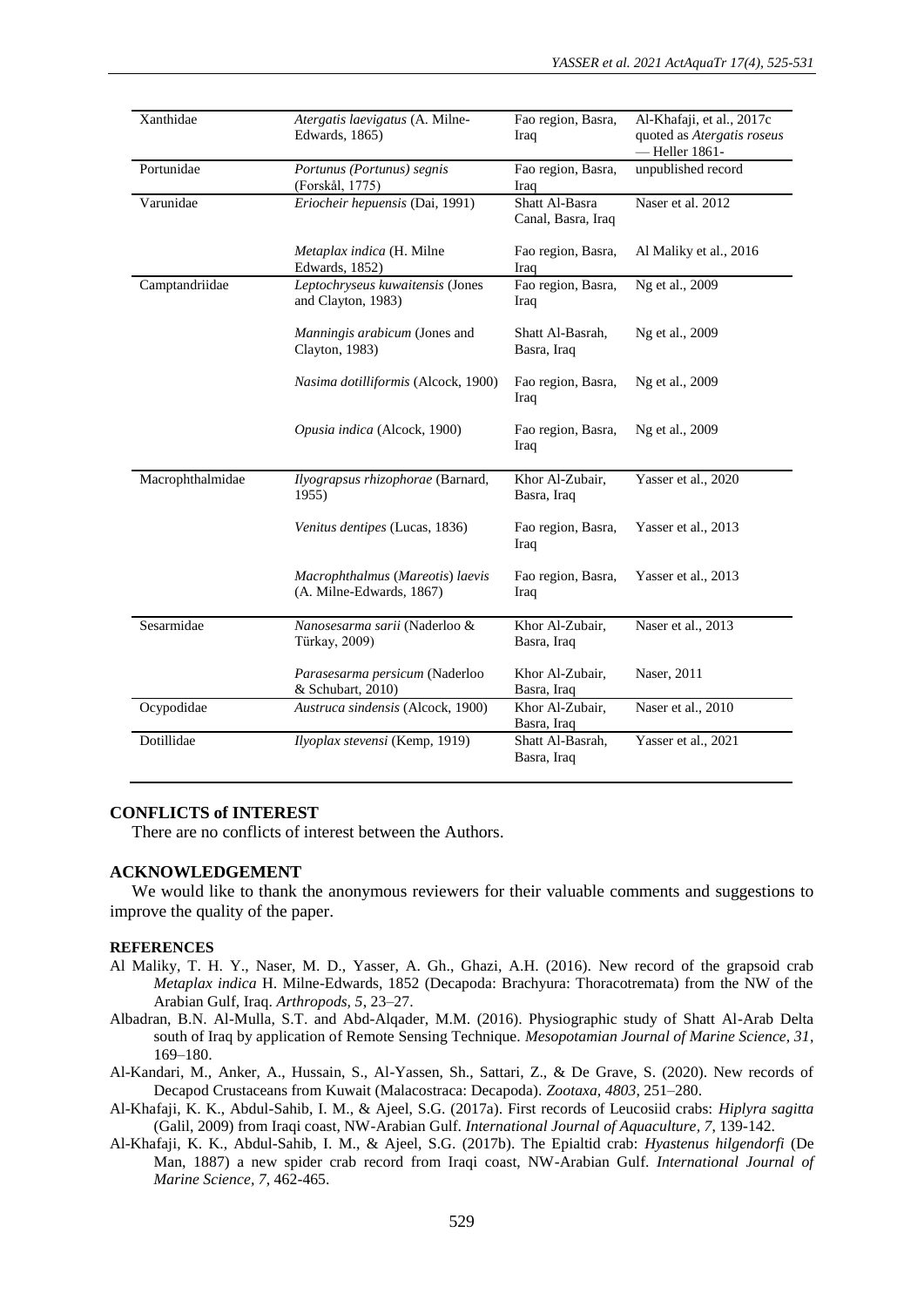- Al-Khafaji, K. K., Al-Waeli, A. A., & Al-Maliky, T.H. (2017c). New records of Xanthid crabs *Atergatis roseus* (Rüppell, 1830) (Crustacea: Decapoda: Brachyura) from Iraqi Coast, south of Basrah City, Iraq. *Arthropods, 6*, 54–58.
- Al-Khafaji, K. K., Mutlak, F. M., & Ukash, A.N. (2017d). New records of crabs: *Halimede tyche* (Herbst, 1801) (Crustacea: Decapoda) from Iraqi Coast, Iraq. *International Journal of Marine Science, 7*, 272-274.
- Al-Khafaji, K. K., Mutlak, F. M., & Yaseen, A.T. (2017e). First finding of Matutid crabs: *Matuta planipes* Fabricius, 1798 (Crustacea: Decapoda) from Iraqi Coast and Garmat Ali River, Basrah Area, Iraq. *International Journal of Aquaculture, 7*, 122-125.
- Al-Khafaji, K. K., Saoud, K. D., & Al-Maliky, T.H. (2017f). First records of Pilumnid crabs *Pilumnopeus convexus* Maccagno 1936 (Crustacea, Decapoda, Pilumnidae) from Khor Al-Zubair Canal, south of Iraq. *International Journal of Marine Science, 7*, 361-365.
- Basson, P.W., Burchard, J.A., Hardy, J.T., P.A. (1977). Biotopes of the Western Arabian Gulf: Marine Life and Environments of Saudi Arabia, 284 pp.
- Bibik, V. A., Iushin, A. E., Spiridonov, B. A., Assrev, Y. P., & Kozakov, E.G. (1970). Results of the Investigations of the Third Research Expedition of Azcherniro on Board the SRTM Myslitel to the Arabian Gulf, December 1969-March 1970. Iraqi Fishery State Company, 124 pp.
- Chopra, B., & Das, K.N. (1930). Further Notes on Crustacea Decapoda in the Indian Museum. I. On Two New Species of Hymenosomatid Crabs, with Notes on Some Other Species. *Records of the Indian Museum, 32*, 413–429.
- Jones, D.A. (1986). A field Guide to the Seashores of Kuwait and the Arabian Gulf, 1-192. (University of Kuwait, Kuwait).
- Naderloo, R. (2017). Atlas of Crabs of the Persian Gulf. Atlas of Crabs of the Persian Gulf. 1st ed. 20. http://lib.ugent.be/catalog/ebk01:3710000001631207.
- Naser, M. (2011). The Sesarmid Crab *Parasesarma persicum* Naderloo and Schubart, 2010 (Crustacea: Decapoda: Brachyura: Sesarmidae), new to the Iraqi Coastal Waters of Khor AlZubair and Shatt Al-Basrah Canal, Basrah, Iraq. *Jordan Journal of Biological Sciences, 4*, 185–190.
- Naser, M. (2019). A New Record of *Eurycarcinus orientalis* A. Milne-Edwards, 1867 (Decapoda, Brachyura, Pilumnidae) from the Northwestern Part of the Persian-Arabian Gulf. *Journal of Biological Studies*, *4*, 160–164.
- Naser, M. (2009). First Record of the Freshwater Crab, *Potamon mesopotamicum* Brandis, Storch & Türkay, 1998 (Decapoda, Brachyura, Potamidae) from the Al-Huwaizah Marshes, Iraq. *Crustaceana, 82*, 1599– 1602.
- Naser, M. (2018). A New Record of *Eurycarcinus integrifrons* De Man, 1879 (Decapoda, Brachyura, Pilumnidae) from NW of the Persian – Arabian Gulf, Iraq. *Journal of Biological Studies, 1*, 9–13.
- Naser, M., M. Ali, and & A. Yasser. (2010). New Record of the Fiddler Crab *Uca (Paraleptuca) sindensis* (Crustacea: Brachyura: Ocypodidae) from Khor Al-Zubair, Basrah, Iraq. *Marine Biodiversity Records, 3*,  $1-3.$
- Naser, M., T. Page, N. Ng, A. M, Yasser A., Bishop, J.M., Ng P.K.L., and & Clark, P.F. (2012). Invasive Records of *Eriocheir hepuensis* Dai, 1991 (Crustacea: Brachyura: Grapsoidea: Varunidae): Implications and Taxonomic Considerations. *BioInvasions Records, 1*, 71–86.
- Naser, M.D., Alkhafaji, Kh. S., Yasser, A. Gh., & Darweesh Hs. (2013). New Record of *Nanosesarma sarii* (Naderloo and Turkay, 2009) (Crustacea: Decapoda: Brachyura: Sesarmidae) from Khor Al-Zubair, South of Iraq. Bulletin of the Iraq Natural History MuseumBull. *Iraq Natural History Museum, 12*, 35–41.
- Ng, P.K.L., Rahayu, D., & Naser, M.D. (2009). The Camptandriidae of Iraq with description of a new genus and notes on *Leptochryseus* Al-Khayat & Jones, 1996 (Crustacea: Decapoda: Brachyura). *Zootaxa, 2312*, 1– 26.
- Nobili, G. (1905). Décapodes nouveaux des Cotes d'Arabie et du Golfe Persique (Diagnoses Préliminaires). *Bulletin du Muséum National d'Histoire Naturelle, Paris 11, 11*, 158–164.
- Stephensen, K. (1946). The Brachyura of the Iranian Gulf. Danish Scientific Investigations in Iran, Part IV. (pp. 57–237). E. Munksgaard, Copenhagen.
- Yasser, A. G., Alkhafaji, K. S., Darweesh, H. S., & Naser, M.D. (2020). A New Record of the Hairy Crab *Pilumnus savignyi* Heller, 1861 (Pilumnidae Samouelle, 1819) from the Northwest of the Persian-Arabian Gulf. *EurAsian Journal of BioSciences, 14*, 7575–7577.
- Yasser, A. G., Naser, M. D., & Jabbar, I.M. (2020). Far from the Persian-Arabian Gulf, *Ilyograpsus rhizophorae* Barnard, 1955 (Crustacea: Decapoda: Brachyura: Macrophthalmidae) as a New Record of Khur Al-Zubair, Basra, Iraq. *EurAsian Journal of BioSciences, 14*, 7645–7649.
- Yasser, A. Gh. AbdulSahib, I. M., Naser, M. D., Al-Khafaji, Kh. Kh., & Darweesh, H.S. (2013). Two Records of *Macrophthalmus* Desmarest, 1823 (Decapoda: Brachyura: Thoracotremata) from the NW of the Arabian Gulf. *Arthropods, 2(3)*, 105–110.